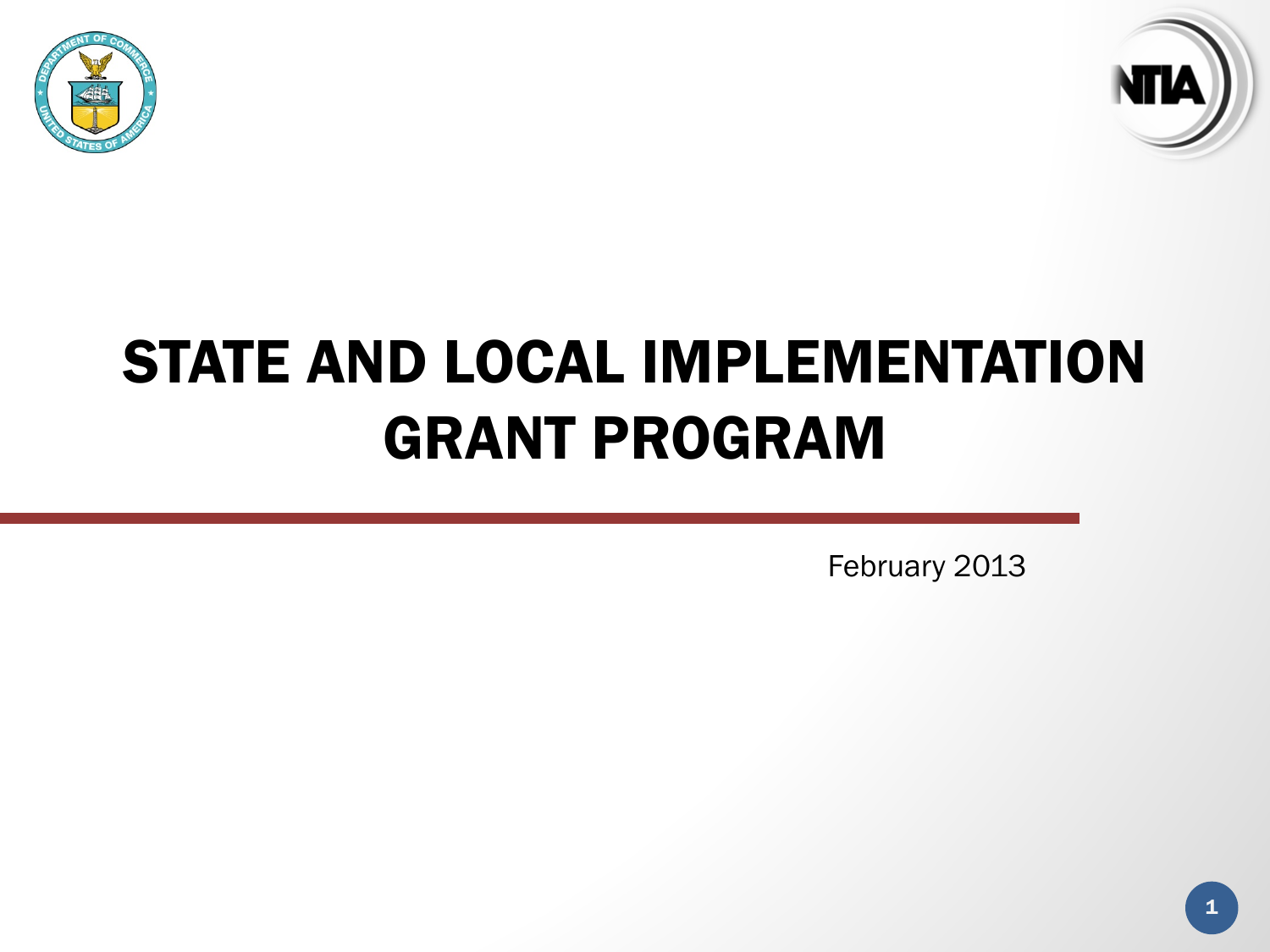## STATUTORY REQUIREMENTS



- Authorized as part of the Middle Class Tax Relief and Job Creation Act of 2012 (Pub. L. No. 112-96) (Act)
- The National Telecommunications and Information Administration (NTIA) will establish the State and Local Implementation Grant Program (SLIGP)
- Up to \$135 million is available to establish a grant program
- SLIGP will assist regional, State, tribal, and local governments:
	- To identify, plan, and implement the most efficient and effective way to utilize and integrate the infrastructure, equipment, and other architecture associated with the nationwide public safety broadband network to satisfy the wireless communications and data service needs of that jurisdiction, including coverage, siting, and other needs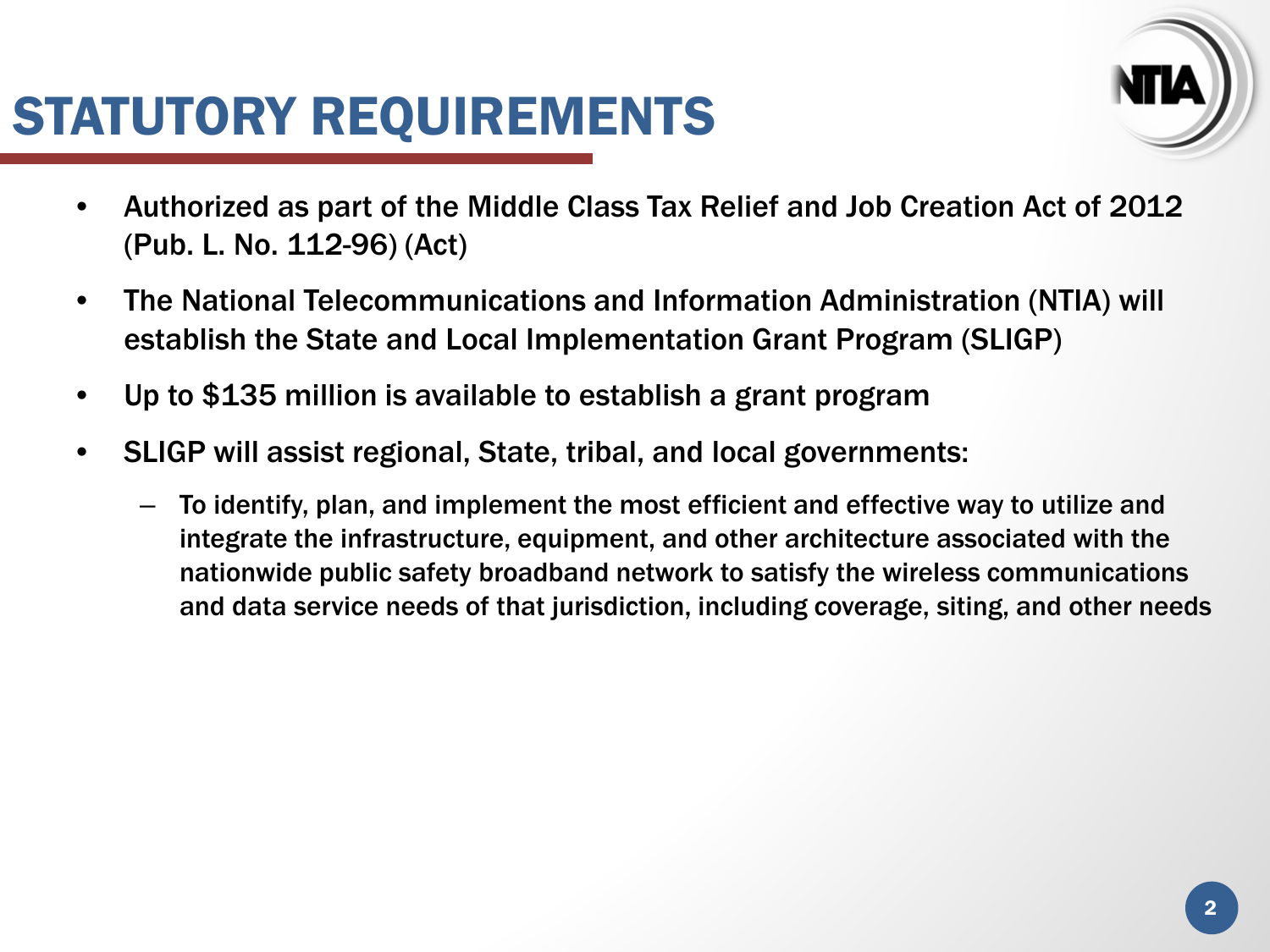# GRANT REQUIREMENTS



- NTIA released the Federal Funding Opportunity (FFO) on February 6, 2013
- The FFO opens the grant application window and describes the program requirements
- It is available on the NTIA website:

<http://www.ntia.doc.gov/category/public-safety>

- Application window closes on March 19, 2013
- The grant period of performance is three (3) years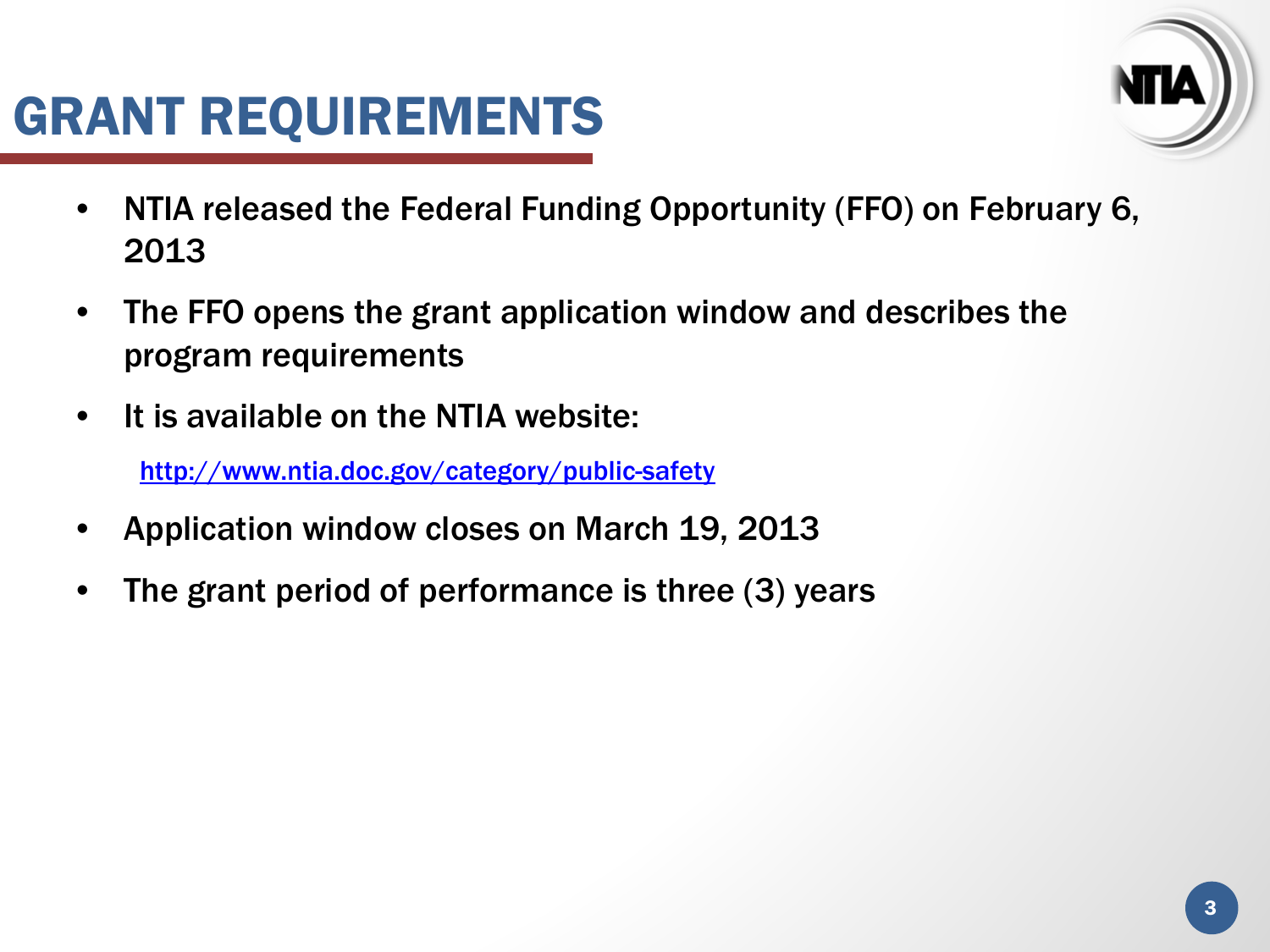### TIMELINE



- NTIA anticipates awarding all SLIGP funds no later than July 15, 2013
- The award start date for all awards is planned for July 1, 2013
- Proposed SLIGP Timeline for February August 2013:

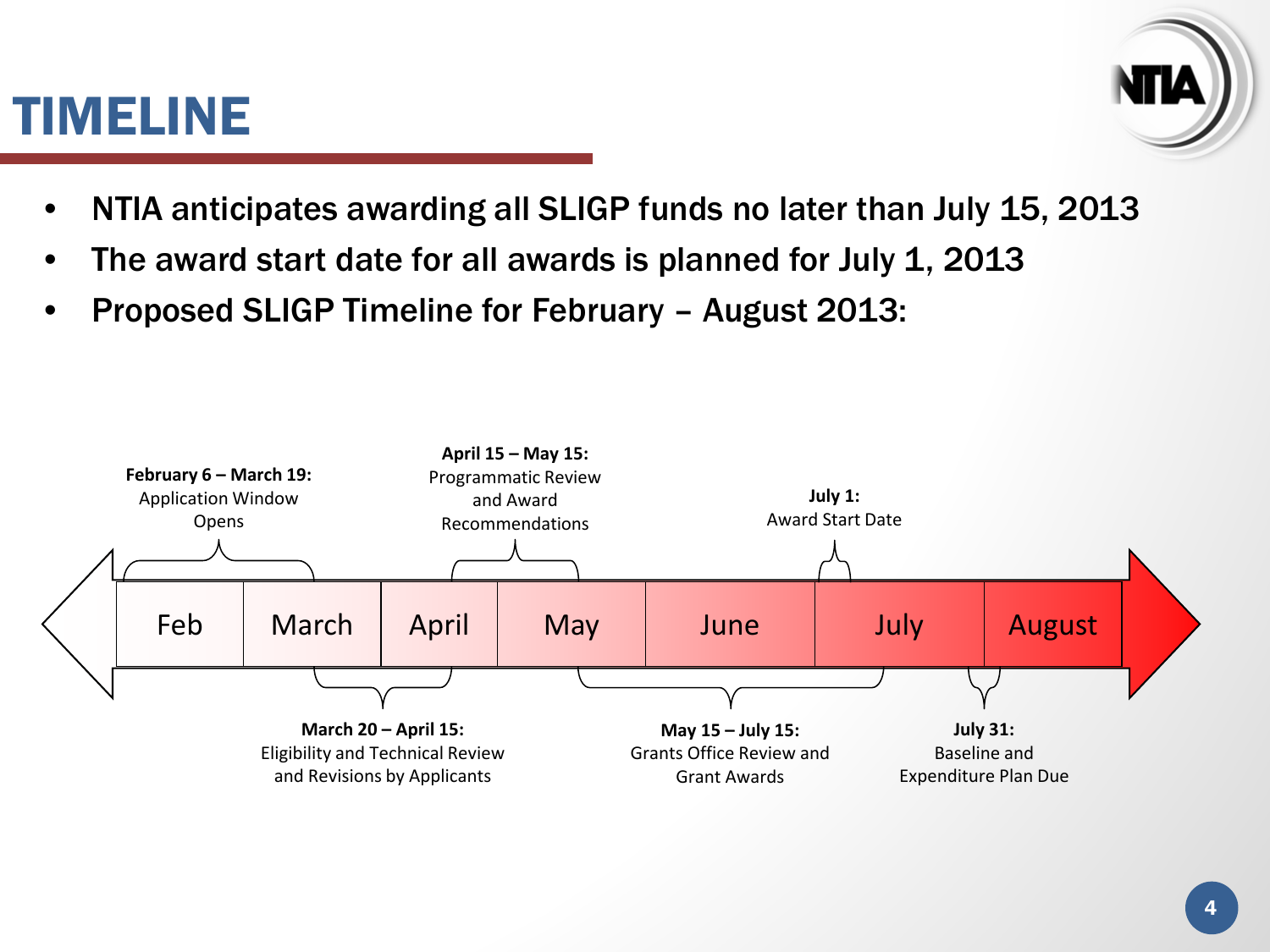### ELIGIBLE APPLICANTS



- The States and territories are eligible for grants
- Each State and territory must submit an individual application
- States and territories may collaborate or coordinate with other states and regions in preparing applications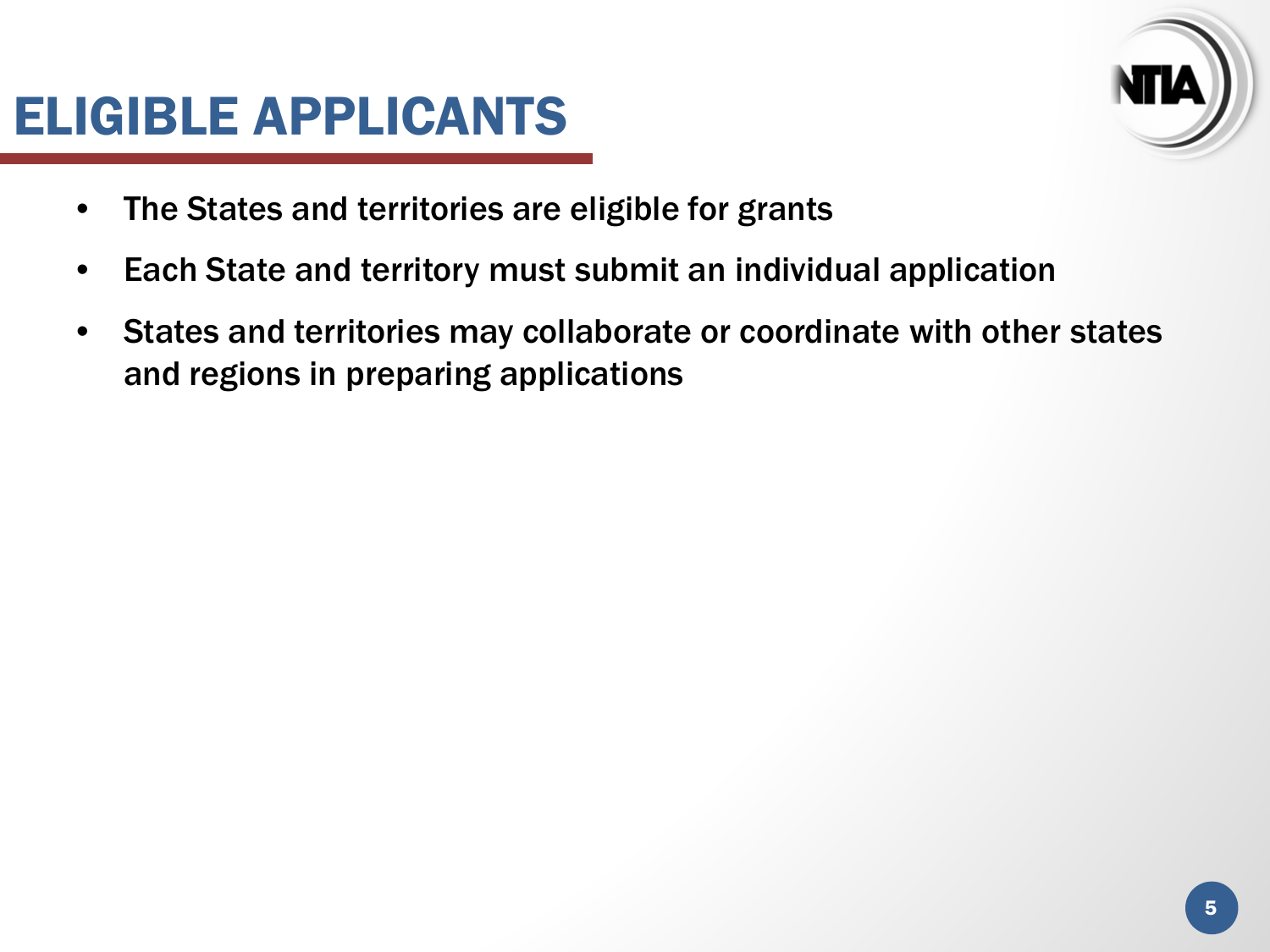

- The Act mandates that each Governor designate a single officer or governmental body to serve as the coordinator of implementation of the SLIGP grant funds
	- The State must provide information about the state government agency where the officer is employed
	- The designated person must be a current government employee, not a contractor or consultant
	- If the State designates a governmental body, the entity must have legal authority to receive and expend funds on behalf of the State
		- The statement must provide NTIA the name of a single point of contact who is a government employee, such as the chair of the body or an administrator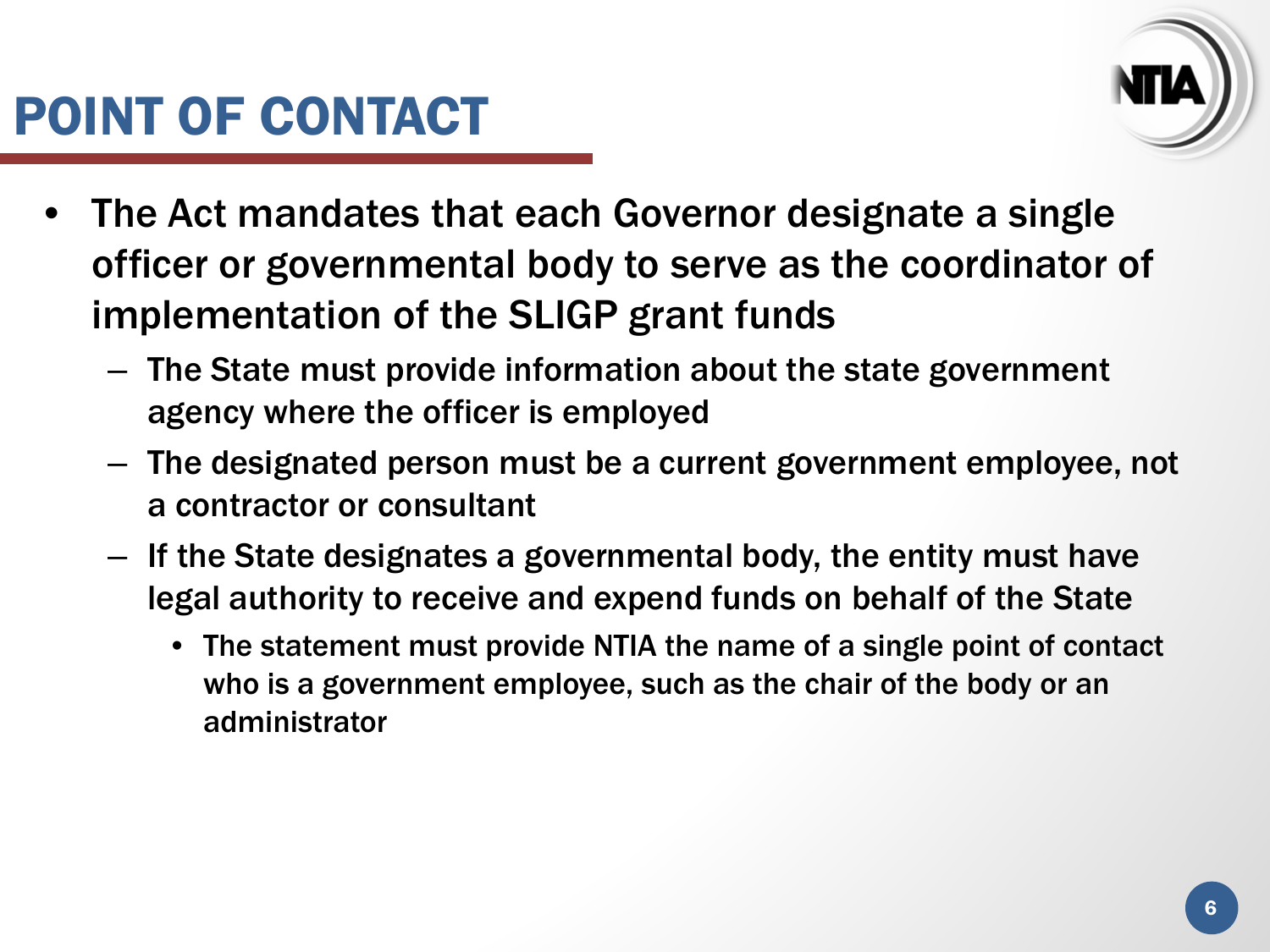# FUNDING DISTRIBUTION



- SLIGP is a formula-based, matching grant program
- Each State and territory will initially receive \$500,000 to begin performing planning activities
- NTIA will distribute the remaining funds based on the following weighted factors:
	- 75 percent of the formula is based on State or territory population
	- 25 percent of the formula is based on the land mass of the State or territory
- The maximum award amount is \$6 million
- NTIA will reserve 50 percent of the funds through a Special Award Condition for use after certain first phase activities are completed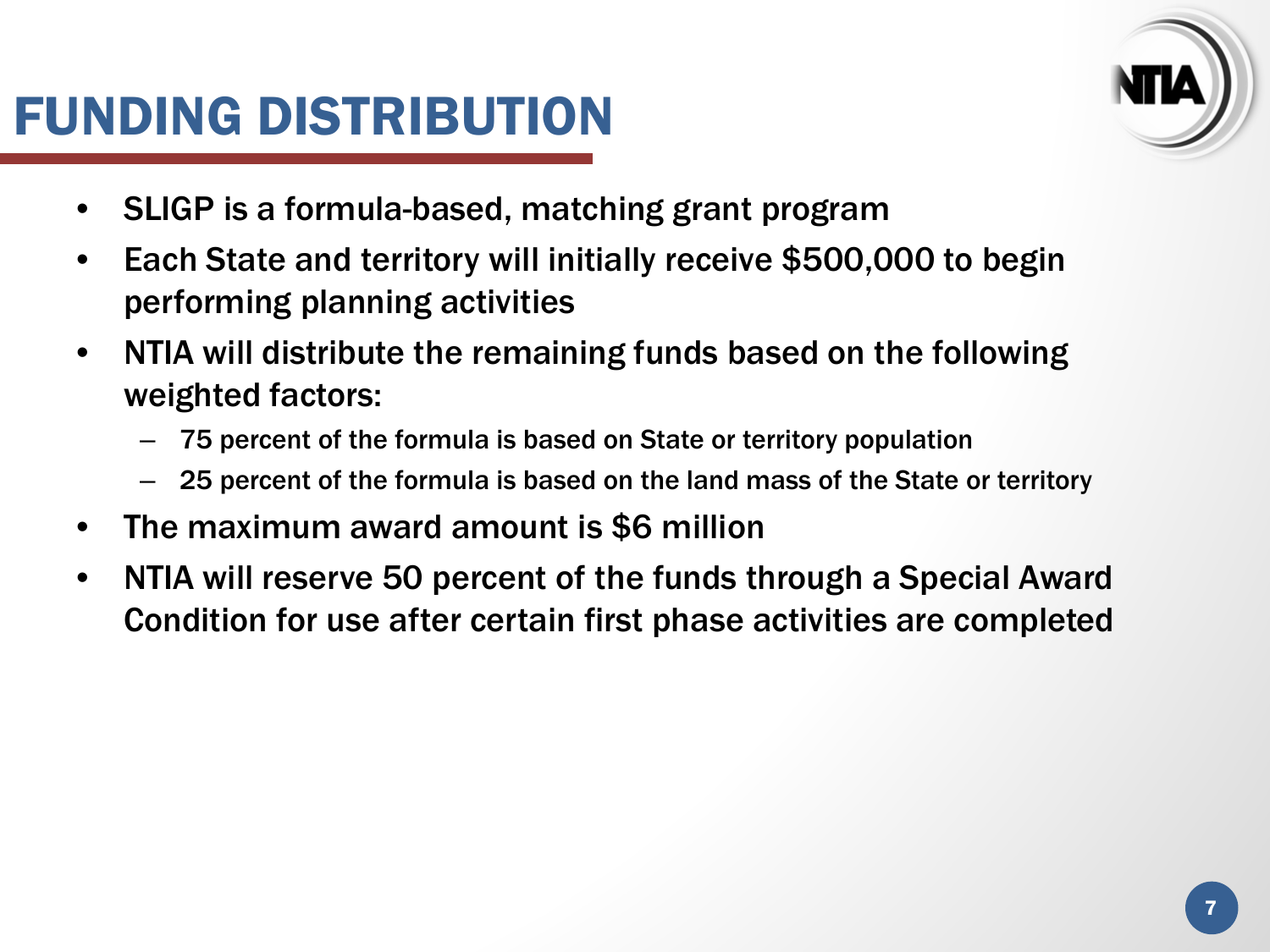# MATCHING REQUIREMENT

- Matching requirement:
	- The federal share may not exceed 80 percent of the eligible grant costs
	- Non-federal share must be at least 20 percent of the total eligible grant costs
	- Match may include cash, allowable in-kind contributions, or indirect costs
- The Assistant Secretary may waive, in whole or in part, the matching requirement for good cause shown and if the waiver is determined to be in the public interest
- Waivers will be considered only in extraordinary circumstances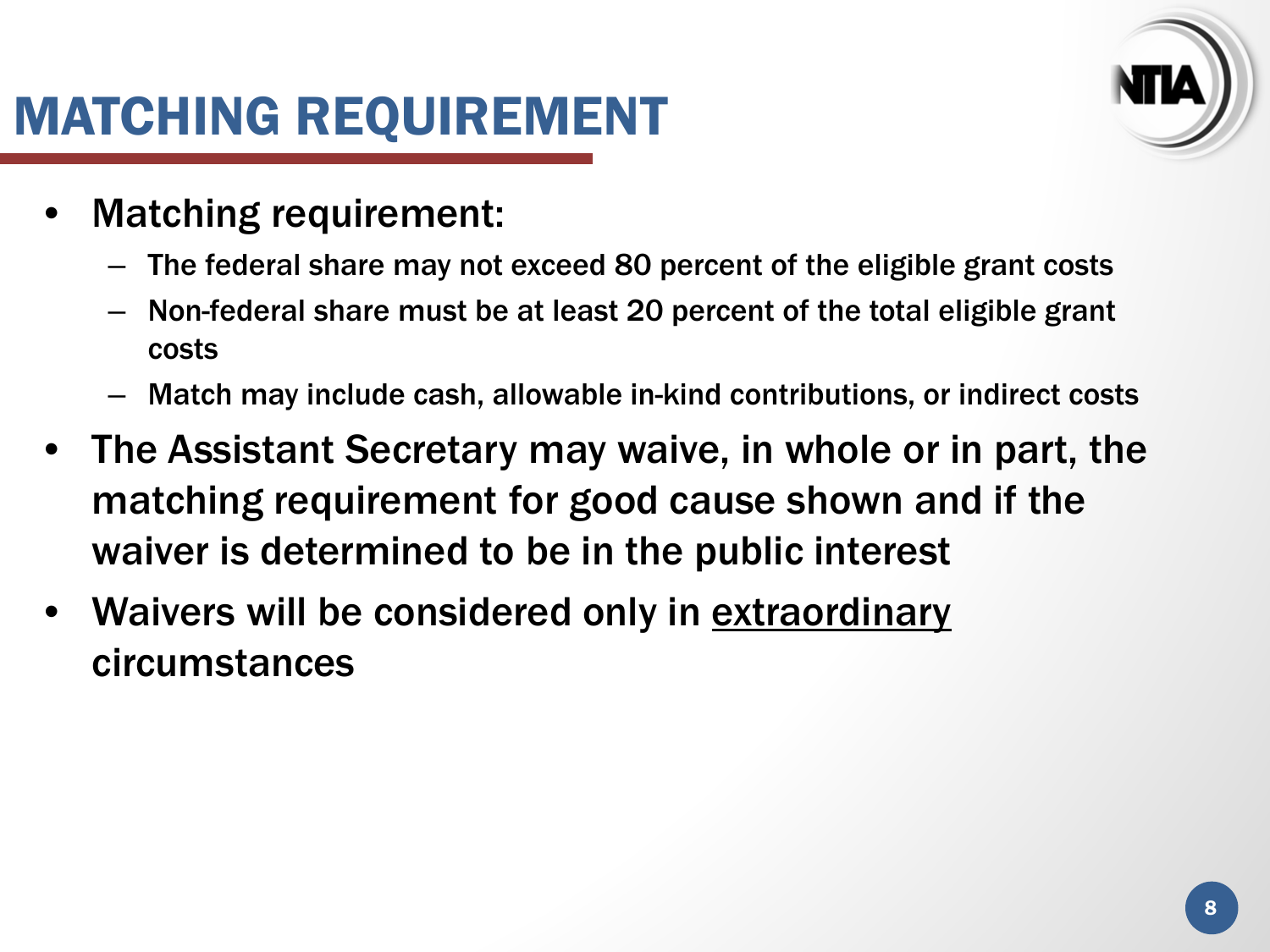

- First Phase: Recipients must complete the following activities by the award end date:
	- Establish or enhance a governance structure to consult with FirstNet
	- Develop procedures to ensure local and tribal representation when the State is consulting with FirstNet
	- Conduct education and outreach for all relevant stakeholders
	- Identify potential public safety users for the public safety broadband network
	- Develop a standard Memorandum of Understanding (MOU) appropriate for your State to facilitate the possible sharing of infrastructure with FirstNet
	- Develop staffing plans to involve local and tribal stakeholders in a future data collection in consultation with FirstNet
	- Prepare a comprehensive plan as part of the Statewide Communications Interoperability Plan (SCIP), or a plan complementary and similar to the SCIP, describing the public safety needs that you expect FirstNet to address, plus relevant milestones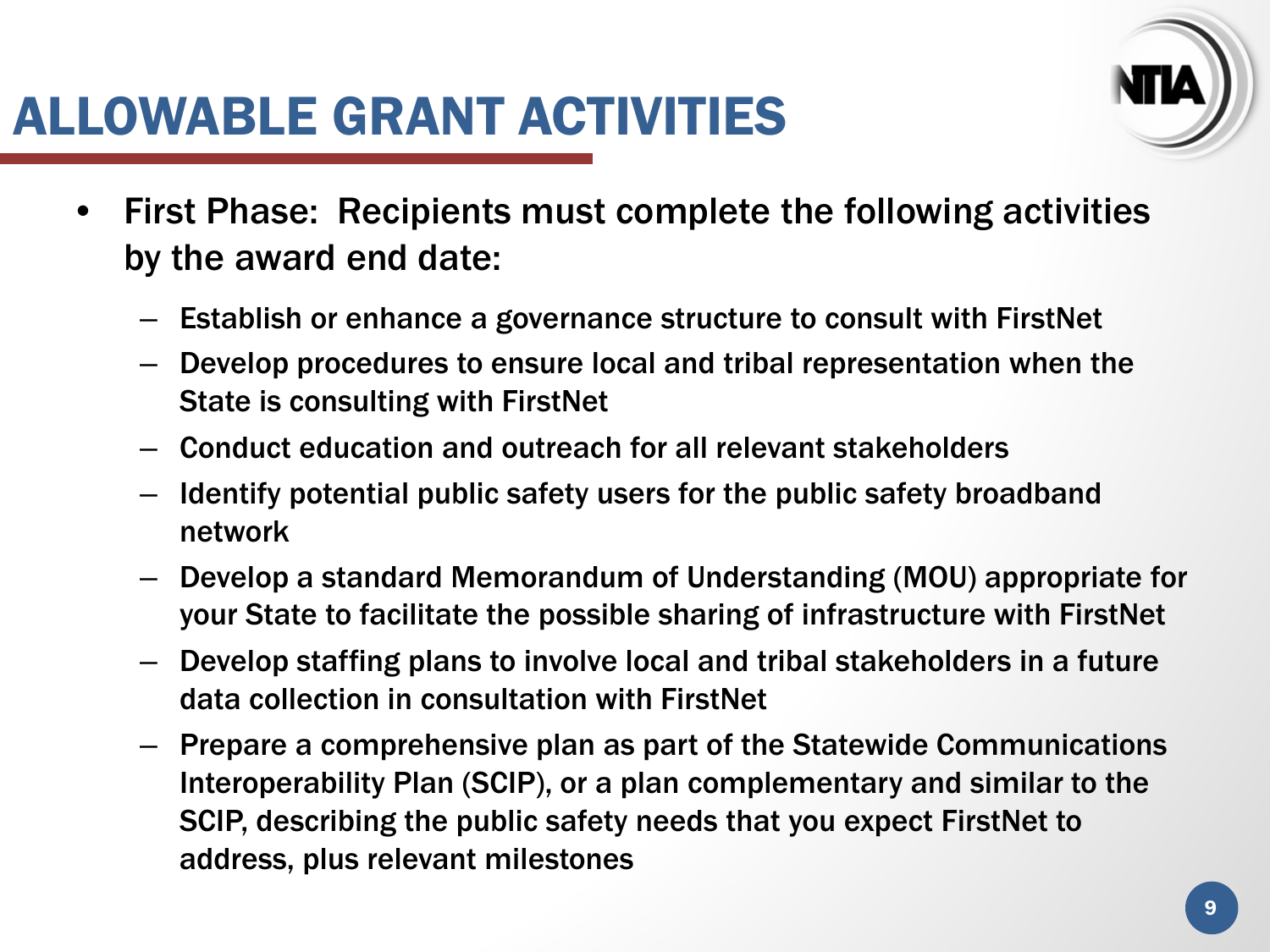### ALLOWABLE GRANT ACTIVITIES



- Second Phase: Used for additional consultation with FirstNet and planning to undertake data collection activities
- Second Phase will commence when:
	- NTIA requests a revised budget for second phase activities; or
	- FirstNet has consulted with the State-designated contact, and advises NTIA it is ready for data collection
- Once the Special Award Condition is satisfied, recipients can initiate data collection activities plus continue all of the approved first phase activities (e.g., planning, governance, outreach, education, and consultation)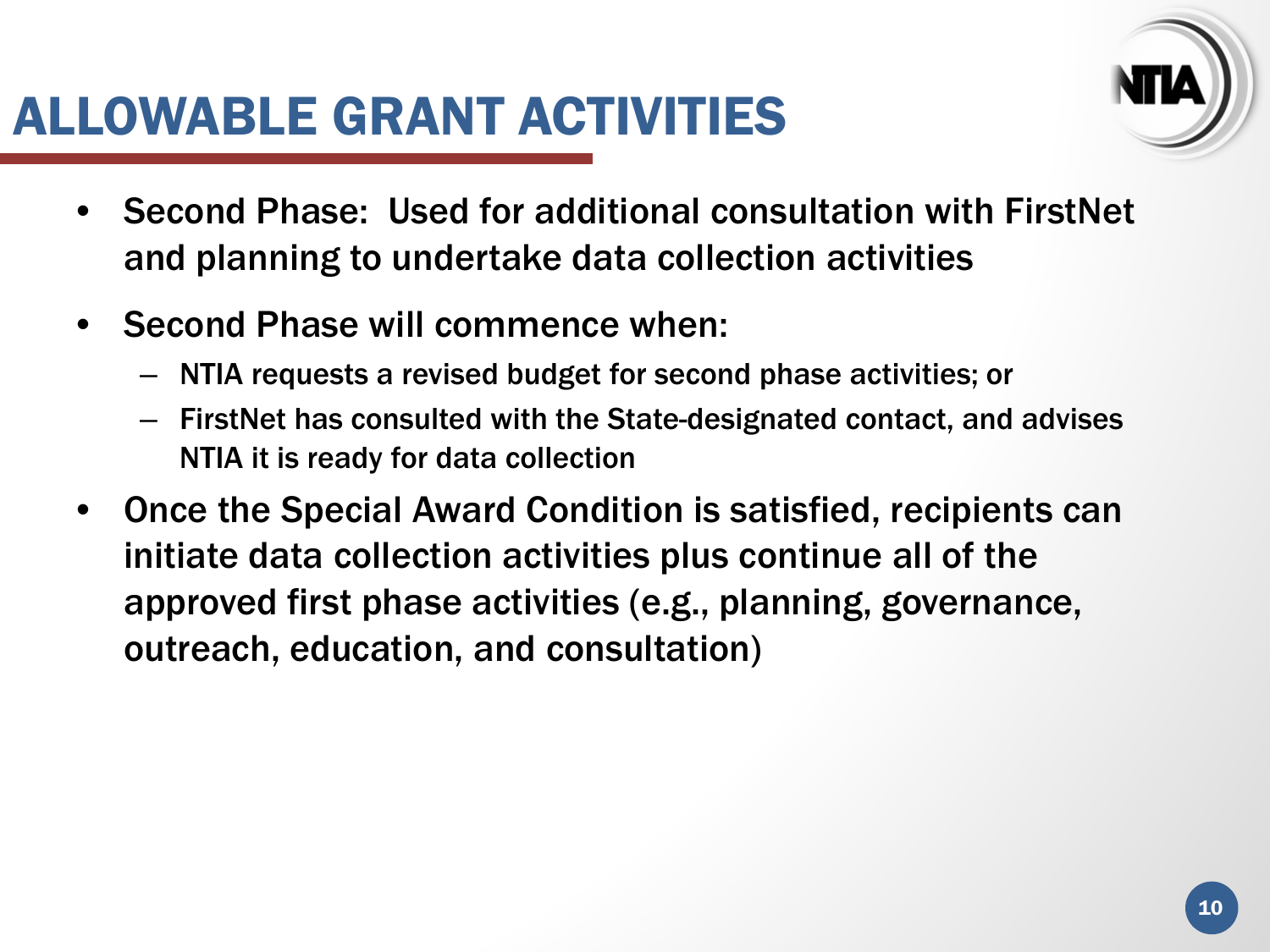# ELIGIBLE COSTS

- Eligible costs include:
	- Personnel costs, including hiring staff and consultants
	- Costs for planning meetings
	- Travel costs
	- Costs for developing, modifying, or enhancing statewide plans and governance structures
	- Costs to conduct communications, education, and outreach activities
	- Costs to develop standardized Memoranda of Understanding (MOUs) and other types of agreements to facilitate access to and use of existing infrastructure
	- Costs to identify potential public safety users for the PSBN
	- Administrative and legal services plus supplies necessary for the program
	- Training costs, and
	- Reasonable costs to prepare the application and pre-award expenses for States and territories to participate in FirstNet technical assistance workshops that may occur before the award start date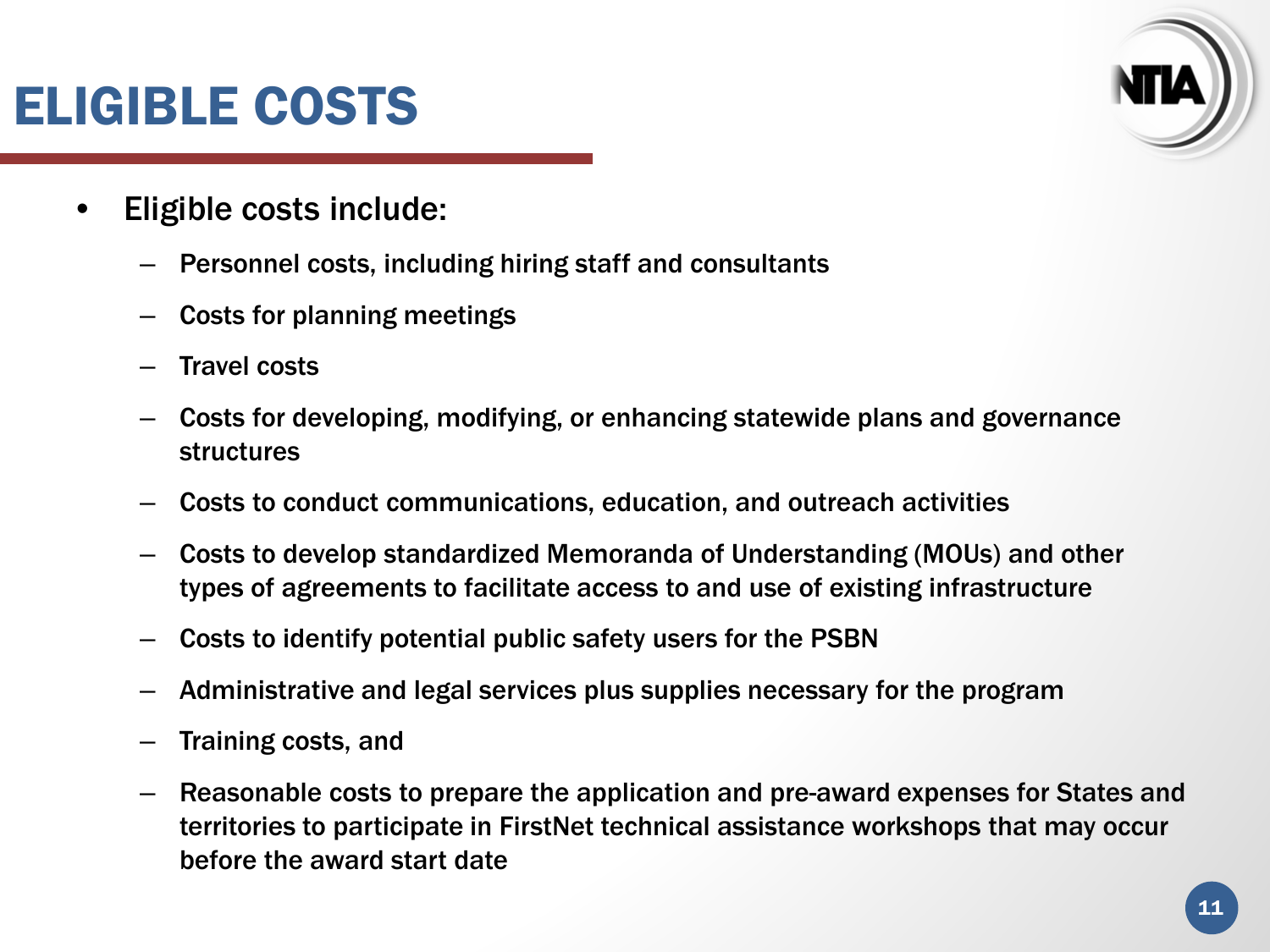### INELIGIBLE COSTS



- SLIGP grant funds may not be used for the following activities:
	- Site preparation
	- Broadband deployment
	- Broadband installation
	- **Construction**
	- Acquisition of equipment used to provide wireless broadband services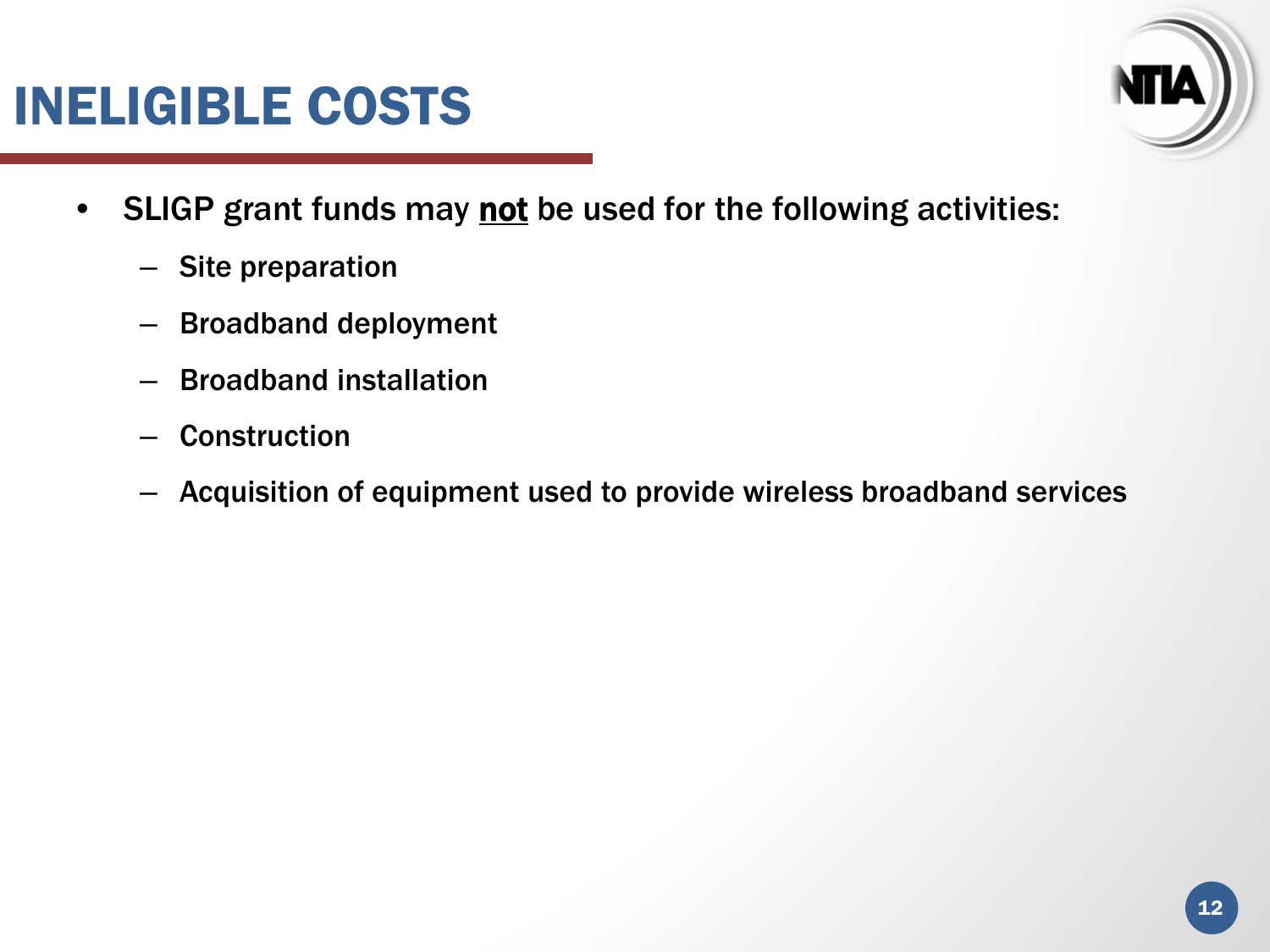



- Complete applications for SLIGP must be submitted by March 15, 2013
- A complete application package must include:
	- The SF-424 family of application forms (424, 424A, 424B)
	- CD-511 Certification Regarding Lobbying
	- Standard Form LLL, Disclosure of Lobbying Activities
	- Project Feasibility, a brief narrative of the applicant's capacity, knowledge, experience, and staffing plan
	- Supplemental Application Narrative, which includes responses to questions posed in the Supplemental Application Questions
	- Detailed Budget Justification
	- Letter of State Designation, where each State designates a Single Officer or Governmental Body to serve as the coordinator of grant implementation and take responsibility for FirstNet consultation
- Applications may be easily submitted via Grants.gov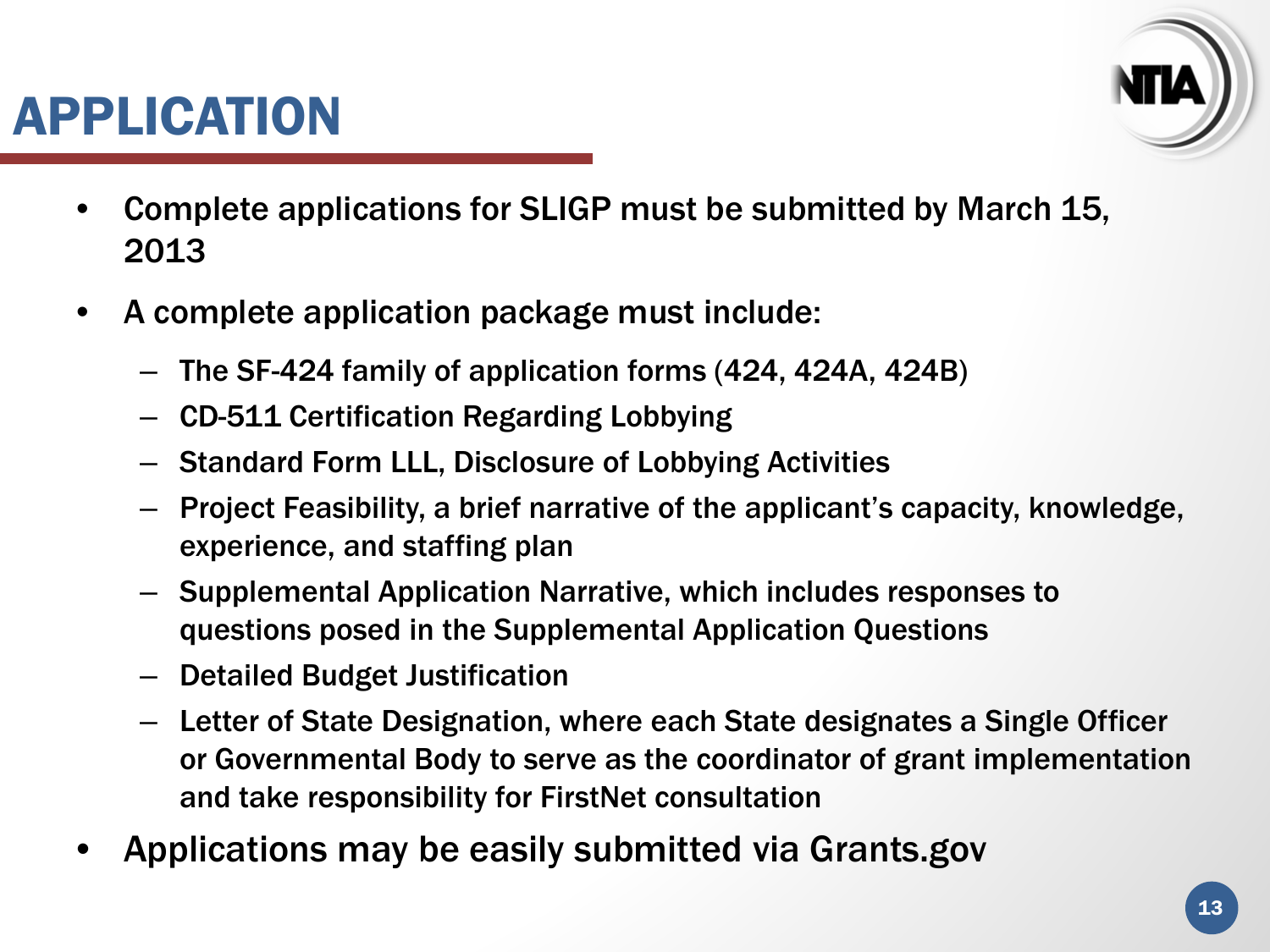# EVALUATION CRITERIA

- Project Feasibility (5 points)
- Supplemental Application Narrative (75 points total)
	- Existing Governance Body -- Existing Infrastructure
	-
	- State-level Involvement -- Network Users
	- Coordination with Local Jurisdictions - Education and Outreach
	-
	- -- Tribal Nations -- Tools
	-
- 
- SCIP -- SCIP -- Existing government-owned Networks
	-
	-
- Regional Coordination **-- Memoranda of Agreement** 
	-
- -- Rural Coverage The Coverage Coverage Coverage Coverage Activities Activities Coverage Coverage Coverage Coverage Coverage Coverage Coverage Coverage Coverage Coverage Coverage Coverage Coverage Coverage Coverage Coverag
- Detailed Budget Justification (20 points)
- *Please note Question 14 of the application regarding Second Phase activities*

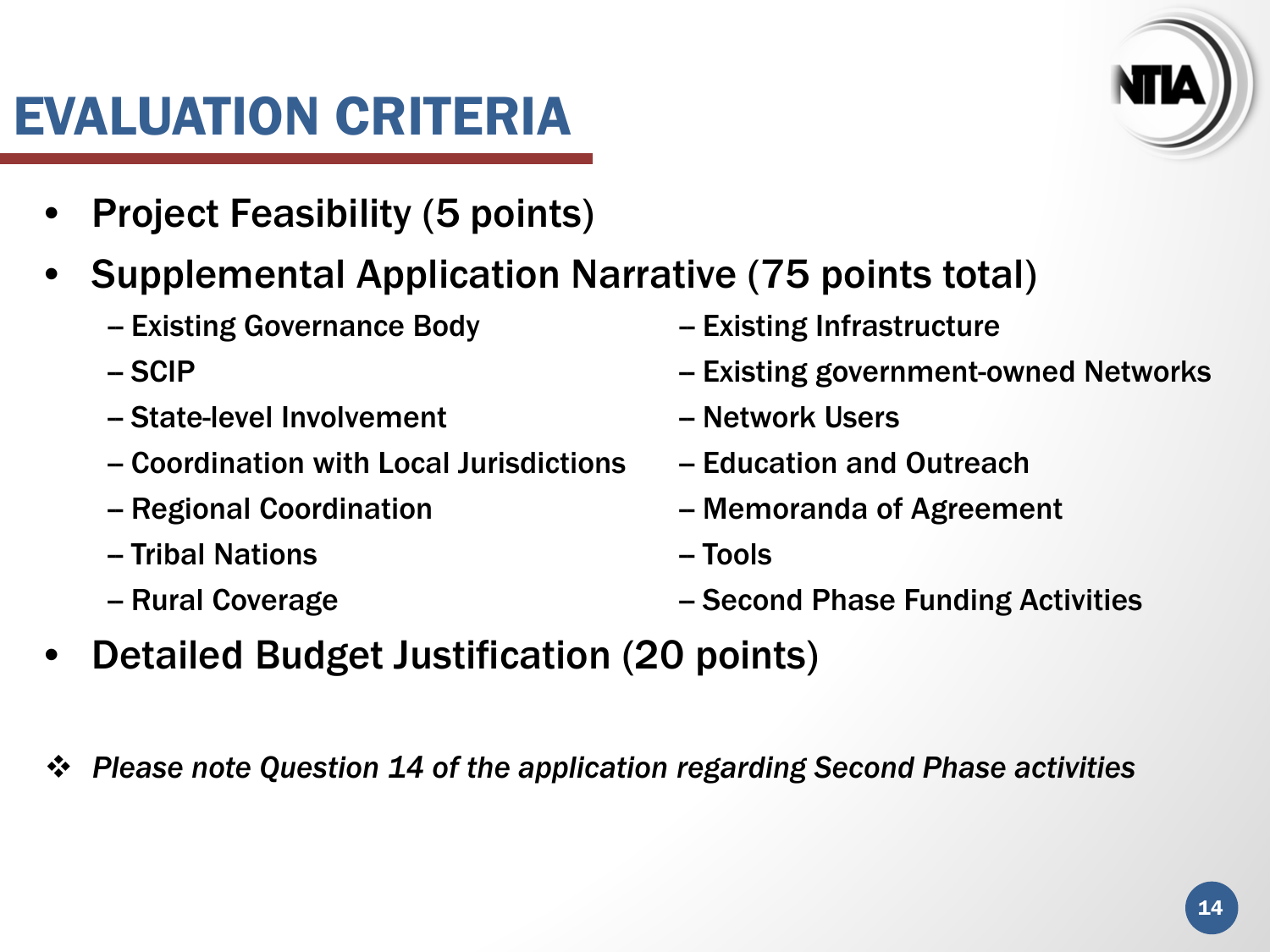# APPLICATION REVIEW



- Applications will be assessed by three peer reviewers using a points based system
- If there is a variance of more than 20 points between the reviewers' aggregate application scores:
	- NTIA will conduct a teleconference between the reviewers to discuss their individual scores
	- Reviewers can then decide if their individual assessments should be revised
- If an application does not have an average score of at least 70 points:
	- NTIA will request an application revision
	- Once NTIA receives a revised application, the same peer reviewers will individually reassess the application
- NTIA Program staff will also review applications for conformity with program objectives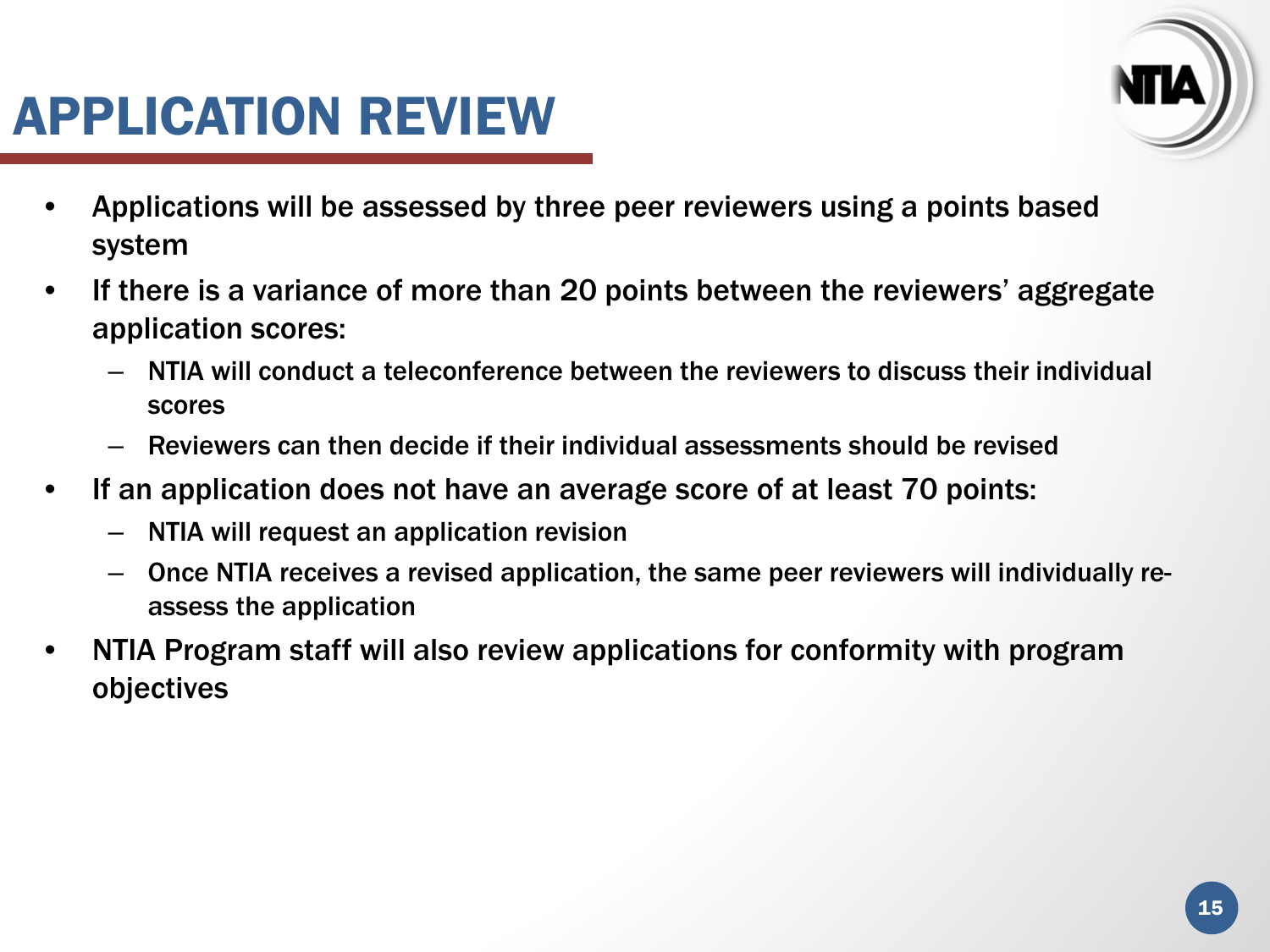# PEER REVIEW



- NTIA will use peer/expert reviewers to assess SLIGP applications
- The reviewers will be Federal, State, local, or tribal government employees who meet one or more of the following criteria:
	- Knowledgeable about public safety communications
	- Experience with public sector information technology
	- A first responder experienced in public safety communications
	- An elected or appointed official knowledgeable about public safety communications
	- Program managers experienced in public safety communications
- All reviewers must be knowledgeable about the PSBN and SLIGP
- The reviewers will waive any compensation, and must sign confidentiality and conflict of interest agreements
- NTIA is seeking qualified reviewers to help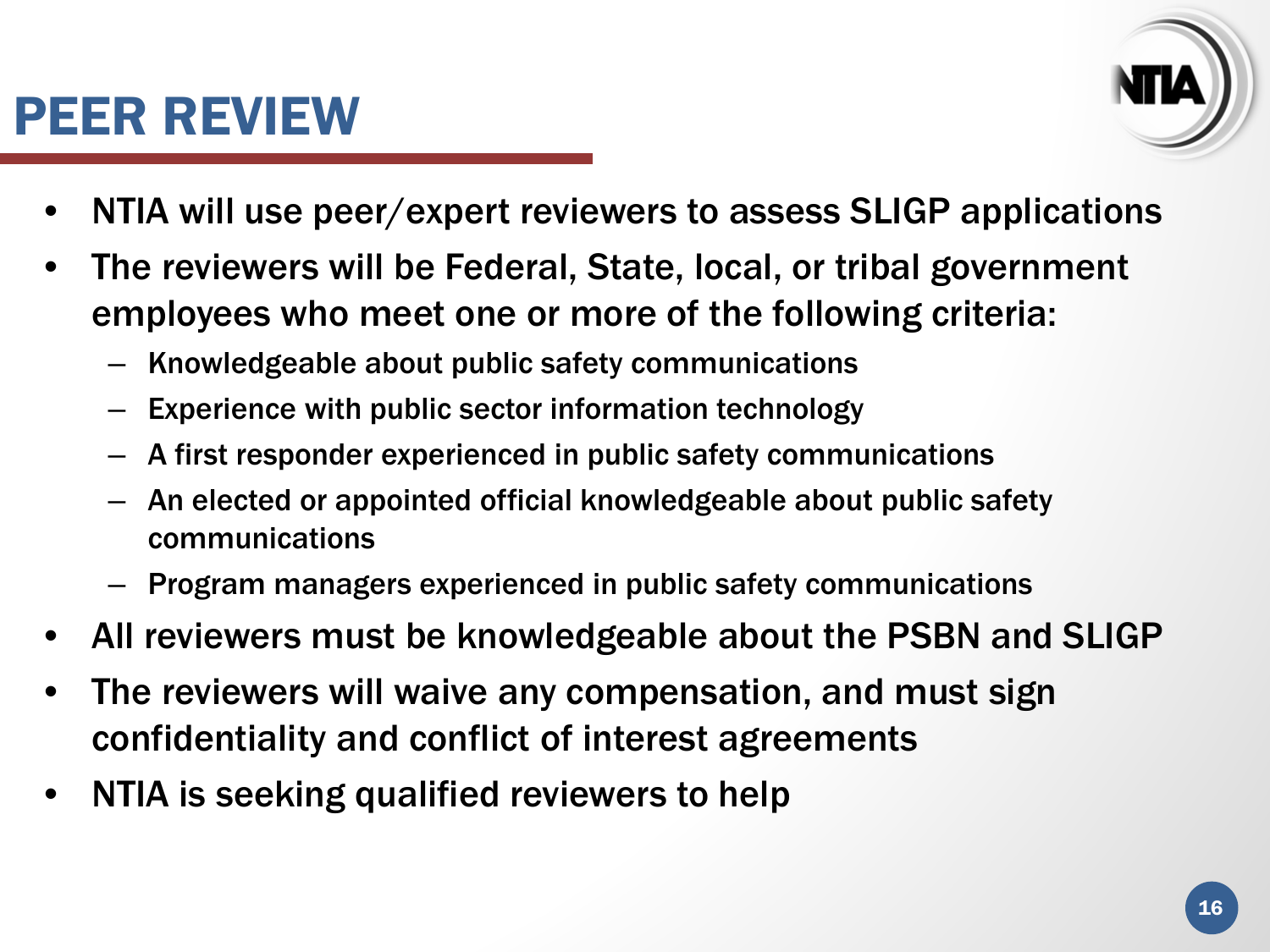#### REPORTS



- Within 30 calendar days of the award date, recipients must submit to NTIA the Baseline/Expenditure Plan for the entire performance period
- Following each calendar quarter (March 31, June 30, September 30, December 31):
	- Recipients must submit a performance progress report within 30 days of the quarter ending
	- Recipients must submit a Federal Financial Report (SF-425) within 30 days of the quarter ending
- Recipients must submit a closeout report within 90 days of the award end date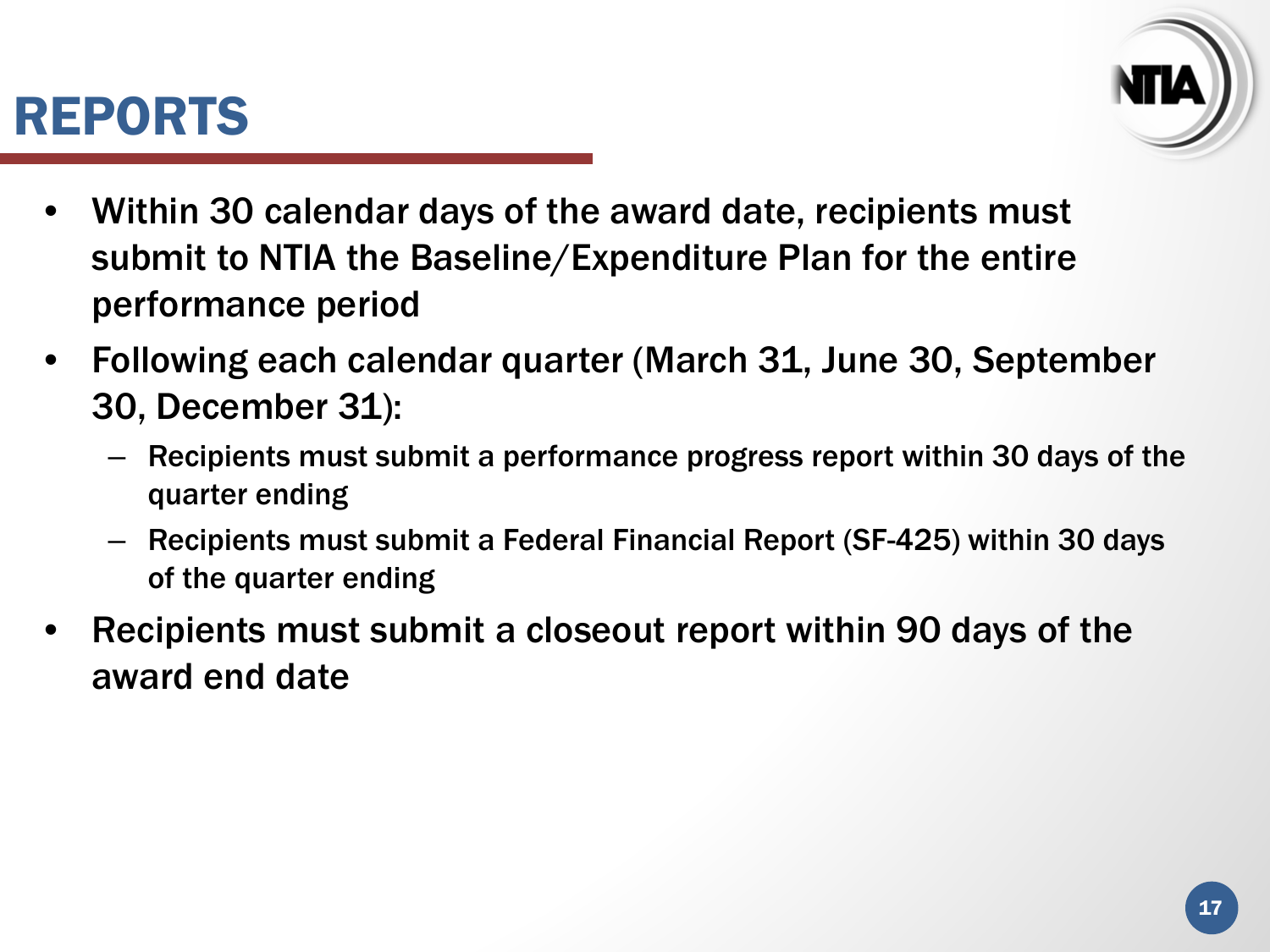### RESOURCES



- The Federal Funding Opportunity, Supplemental Application Narrative Questions, and Frequently Asked Questions are available at: <http://www.ntia.doc.gov/category/public-safety>
- Assistance for using Grants.gov is available at: [http://www.grants.gov/applicants/app\\_help\\_reso.jsp](http://www.grants.gov/applicants/app_help_reso.jsp)
- SLIGP program staff may be contacted at [sligp@ntia.doc.gov](mailto:sligp@ntia.doc.gov) or by calling (202) 482-1181